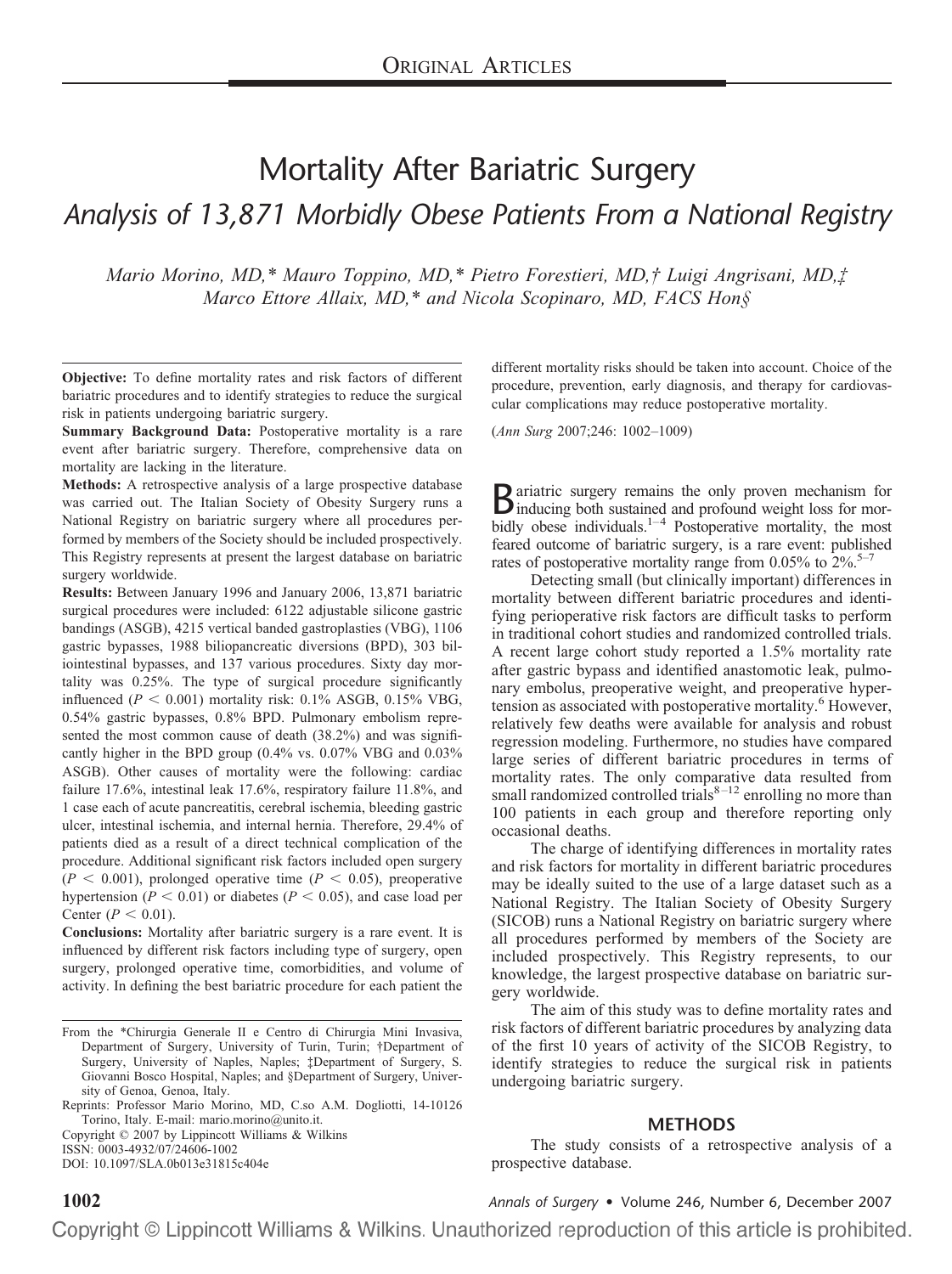SICOB is the Italian surgical society devoted to bariatric surgery and was founded in 1991. In January 1996, SICOB initiated a prospective database to include all surgical bariatric procedures performed by SICOB members from January 1, 1996 onward: the "SICOB Registry". In 1996 the Registry included 13 Centers; the number of Centers affiliated to the Registry increased progressively, reaching in 2005 a total number of 55. It was mandatory for SICOB members to enroll all bariatric cases in the Registry. Data were collected by filling a specific form, prepared and approved by SICOB Scientific Committee. Data collection was centralized at the Department of Surgery of the University of Turin. Because our study used existing data with encrypted identifiers, written consent from subjects was not required.

Patients were considered eligible for surgery for obesity according to the 1991 National Institutes of Health Consensus Conference guidelines<sup>13</sup> if their body mass index (BMI) was  $>$ 35 kg/m<sup>2</sup> associated with obesity related comorbidity or >40 kg/m<sup>2</sup> with or without comorbidity.

The database maintained information on age, gender, preoperative weight, preoperative BMI, patient comorbidities (hypertension, diabetes mellitus, hyperlipemia), previous surgical procedures, operative time, type of surgery, associated surgical procedures, and complications. After reviewing recent studies, $\frac{1}{114-18}$  we classified complications, that occurred during admissions for a bariatric surgical procedure, by codes into 2 categories: technical and systemic. Technical complications included unexpected reoperations for surgical complications, splenic injury, hemorrhage, intestinal leak (defined as any anastomotic disruptions, intestinal perforations, or staple line disruptions), occlusion, and wound complications. Systemic complications included respiratory tract, cardiac, neurologic, thromboembolic, genitourinary tract, and multisystemic (shock) complications.

The data were evaluated to find factors related to early death. Early deaths were defined as deaths that occurred within 60 days of the initial procedure. The complete clinical report of each patient who died was examined to identify cause of death, perioperative pharmacological and anesthesiological protocols, interval between surgery, the occurrence of the complication and death, etc.

Each SICOB Center was identified by a progressive number and each death was correlated to the Center's global experience in bariatric procedures and in the specific procedure that lead to patient death; furthermore, mortality rates were correlated to each Center global bariatric case load. Centers were divided into 2 groups: a high case volume hospital was defined as one that included  $>100$  cases, a low volume hospital was defined as one that included  $\leq 100$  cases.

### **Statistical Analysis**

Prospective data were collected and managed using Microsoft Excel (Microsoft Corp., Redmond, WA). This analysis was essentially a descriptive evaluation of mortality rates after bariatric procedures among different groups within the SICOB Registry cohort, and no a priori power calculation were performed.

An independent investigator examined the Registry data and the complete clinical report of each dead patient.

Preoperative patient risk factors and postoperative mortality and complications rate were compared between the different bariatric procedures and surgical approaches using  $\chi^2$  or Fisher exact test tests for categorical variables. Twotailed *t*-tests or Wilcoxon 2-sample tests were used for continuous variables depending on distribution. All *P* values were 2-sided. Stepwise logistic regression analysis was performed to know which predictor variables were statistically significant and correlated to the patients mortality risk. Many predictor variables were included into the analysis: sex, gender, BMI, hypertension, diabetes, hyperlipemia, surgical access, operative time, previous surgery, associated surgical procedures, and type of procedure. Some of them are dichotomous and some are continuous predictor variables. The results of analysis will be presented in a term of *z*-statistic from the Wald test and its *P* value, the standardized odds ratio, and the standard deviation of variable. A *P* value of 0.05 or less was considered statistically significant. Data were analyzed on an intention-to-treat basis. All calculations were done with SYSTAT (SYSTAT Software Inc., Richmond, CA).

### **RESULTS**

Between January 1996 and January 2006, 13,871 patients submitted to bariatric surgery were enrolled in the SICOB Registry: 6122 adjustable silicone gastric bandings (ASGB), 4215 vertical banded gastroplasties (VBG), 1106 gastric bypasses (GBP), 1988 biliopancreatic diversions (BPD), 303 biliointestinal bypasses, and 137 miscellaneous procedures. Mean number of patients included per Center was  $252$  (range  $20-1245$ ); mean number of bariatric procedures performed each year per Center was  $36 \pm 33$  (range 5–156). Patients submitted to biliointestinal bypasses or to miscellaneous procedures were excluded from the study because their number was insufficient for statistical analysis (no mortality occurred in this group of patients).

A total of 13,431 bariatric procedures have been included in the present study. Four thousand eight hundred fourteen (36%) procedures were performed by open surgery and 8617 (64%) by laparoscopy. Percentage of open and laparoscopic access were 3.2% (200 of 6122) and 96.8% (5922 of 6122) for ASGB; 59% (2476 of 4215) and 41% (1739 of 4215) for VBG; 38% (425 of 1106) and 62% (681 of 1106) for GBP; and 86% (1713 of 1988) and 14% (275 of 1988) for BPD, respectively.

There were 34 early deaths leading to an overall mortality of 0.25% (34 of 13,431). The type of surgical procedure influenced significantly ( $P < 0.001$ ) mortality rates: 0.1% (6) of 6122) for ASGB, 0.15% (6 of 4215) for VBG, 0.54% (6 of 1106) for GBP, 0.8% (16 of 1988) for BPD.

Pulmonary embolism represented the commonest cause of death (13 of 34, 38.2%) and was significantly more frequent in the BPD group (0.4% BPD vs. 0.07% VBG, 0.03% ASGB, and 0% GBP)  $(P < 0.01)$ . Other causes of mortality were the following: cardiac failure 6 of 34 (17.6%), intestinal leak 6 of 34 (17.6%), respiratory failure 4 of 34 (11.8%), and 1 case each of acute pancreatitis, cerebral ischemia, bleeding gastric ulcer, intestinal ischemia, and internal hernia. Systemic complications represented the lead-

# *© 2007 Lippincott Williams & Wilkins* **1003**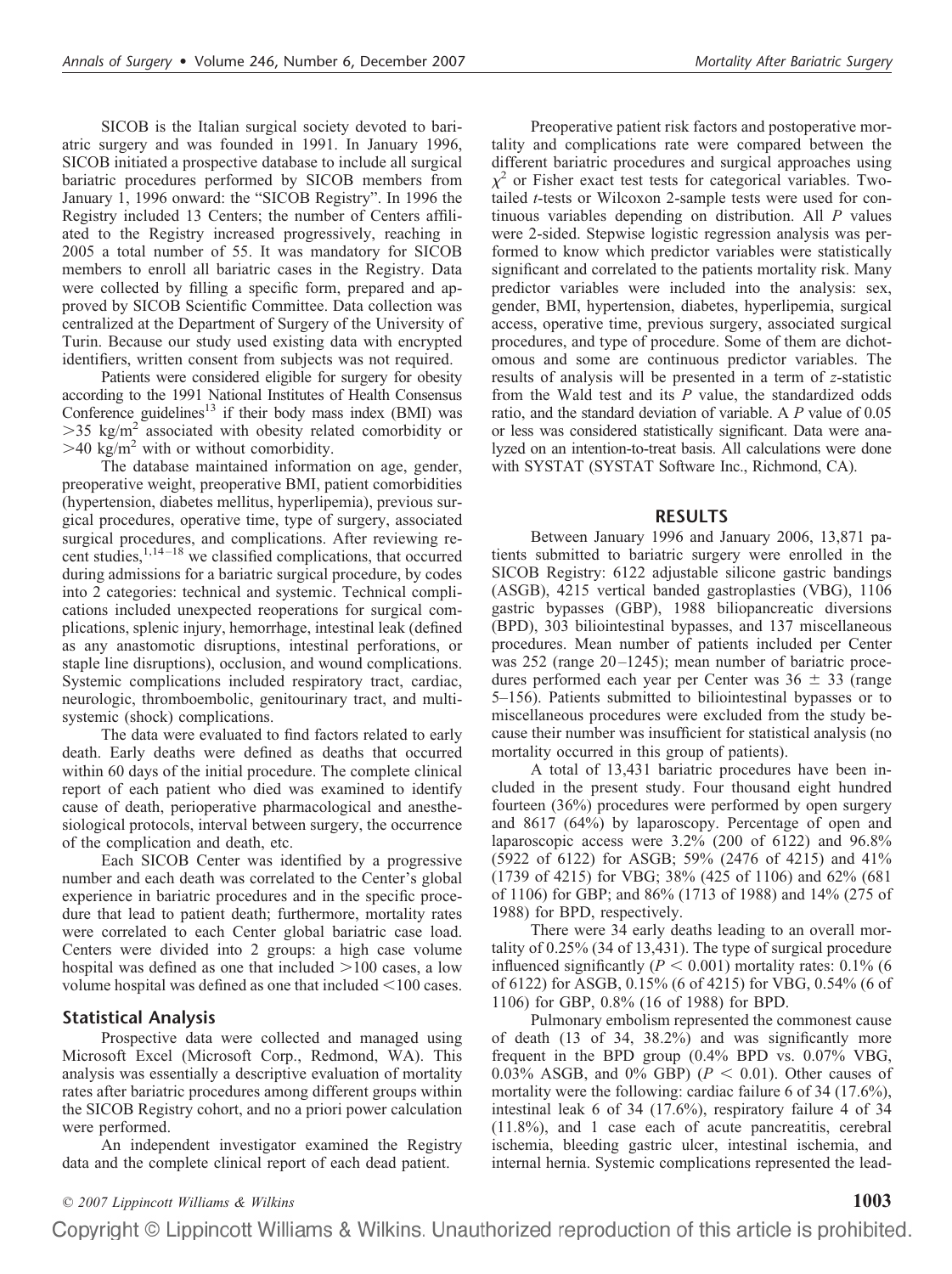|                                 | <b>ASGB</b><br>$(\%)$ | <b>VBG</b><br>$\frac{6}{2}$ | <b>GBP</b><br>(%) | <b>BPD</b><br>$\frac{6}{2}$ | Overall<br>(%) |  |
|---------------------------------|-----------------------|-----------------------------|-------------------|-----------------------------|----------------|--|
| Pulmonary embolism              | 33.3(2/6)             | 50(3/6)                     |                   | 50(8/16)                    | 38.2 (13/34)   |  |
| Respiratory failure             | 33.3(2/6)             |                             | 33.3(2/6)         |                             | 11.8(4/34)     |  |
| Cardiac failure                 | 33.3(2/6)             | 16.6(1/6)                   | 16.6(1/6)         | 12.5(2/16)                  | 17.6(6/34)     |  |
| Cerebral ischemia               |                       |                             |                   | 6.2(1/16)                   | 2.9(1/34)      |  |
| Intestinal leak                 |                       | 33.3(2/6)                   | 33.3(2/6)         | 12.5(2/16)                  | 17.6(6/34)     |  |
| Bleeding gastric ulcer          |                       |                             |                   | 6.2(1/16)                   | 2.9(1/34)      |  |
| Acute pancreatitis              |                       |                             |                   | 6.2(1/16)                   | 2.9(1/34)      |  |
| Internal hernia                 |                       |                             | 16.6(1/6)         |                             | 2.9(1/34)      |  |
| Intestinal ischemia             |                       |                             |                   | 2.9(1/34)                   | 2.9(1/34)      |  |
| Systemic complications (total)  | 100(6/6)              | 66.6(4/6)                   | 50(3/6)           | 68.8(11/16)                 | 70.6 (24/34)   |  |
| Technical complications (total) | 0(0/6)                | 33.3(2/6)                   | 50(3/6)           | 31.2(5/16)                  | 29.4 (10/34)   |  |

ASGB indicates adjustable silicone gastric banding; VBG, vertical banded gastroplasty; GBP, gastric bypass; BPD, biliopancreatic diversion.

ing causes of death after bariatric surgery (24 of 34, 70.6%) whereas 10 of 34 (29.4%) patients died for a technical complication. Specific causes of death for each procedure are analyzed in Table 1.

Deaths occurred a mean of  $20.2 \pm 18.2$  days from surgery (range 0-59). Systemic complications caused patients' death after a mean of 17.4  $\pm$  19.9 days from surgery (range  $0-59$ ). Patients with technical complications were all submitted to a reoperation a mean of  $12.8 \pm 13.7$  days from surgery (range 4–44) and died a mean of  $27 \pm 14$  days from the first surgical procedure (range 5– 48).

The laparoscopic access reduced significantly the risk of mortality in the overall group  $(P < 0.001)$  (Table 2). In the laparoscopic group a conversion to open surgery represented a significant risk of mortality overall and among ASGB, VBG  $(P < 0.001)$ , and GBP  $(P < 0.05)$  (Table 2). In particular, the laparoscopic access reduced significantly mortality because of pulmonary embolism  $(P < 0.01)$  and systemic complications  $(P < 0.01)$  (Table 3) whereas in the laparoscopic group a conversion increased significantly mortality caused by both systemic ( $P < 0.001$ ) and technical ( $P < 0.01$ ) complications (Table 3).

A prolonged operative time represented a significant risk factor for early deaths: mean time of surgical procedures for patients who died was  $183 \pm 74$  minutes versus  $112 \pm 65$ minutes  $(P < 0.05)$  (Table 4).

Sex, preoperative BMI, previous surgical, and associated surgical procedures did not significantly influence post-

|            | <b>TABLE 2.</b> Correlation Between Mortality Risk and Surgical Approach |                              |         |                                                   |                                           |           |  |  |  |
|------------|--------------------------------------------------------------------------|------------------------------|---------|---------------------------------------------------|-------------------------------------------|-----------|--|--|--|
|            | <b>Open Surgery</b><br>Death $(\% )$                                     | Laparoscopy<br>Death $(\% )$ | P       | <b>Successful</b><br>Laparoscopy<br>Death $(\% )$ | Converted<br>Laparoscopy<br>Death $(\% )$ | P         |  |  |  |
| ASGB       | 0.5(1/200)                                                               | 0.08(5/5922)                 | 0.06    | 0.07(4/5844)                                      | 1.3(1/78)                                 | < 0.001   |  |  |  |
| <b>VBG</b> | 0.12(3/2476)                                                             | 0.17(3/1739)                 | NS.     | 0.06(1/1680)                                      | 3.4(2/59)                                 | < 0.001   |  |  |  |
| <b>GBP</b> | 0.47(2/425)                                                              | 0.58(4/681)                  | NS.     | 0.45(3/661)                                       | 5(1/20)                                   | < 0.05    |  |  |  |
| <b>BPD</b> | 0.93(16/1713)                                                            | 0(0/275)                     | < 0.05  | 0(0/254)                                          | 0(0/21)                                   | <b>NS</b> |  |  |  |
| Overall    | 0.46(22/4814)                                                            | 0.14(12/8617)                | < 0.001 | 0.09(8/8439)                                      | 2.25(4/178)                               | < 0.001   |  |  |  |

| TABLE 3. Rate of Different Lethal Complications After Open, Laparoscopic, or Converted Bariatric Procedures |  |
|-------------------------------------------------------------------------------------------------------------|--|
|-------------------------------------------------------------------------------------------------------------|--|

|                              | <b>Open Surgery</b><br>Death $(\% )$ | Laparoscopy<br>Death $(\% )$ | P       | <b>Successful</b><br>Laparoscopy<br>Death $(\% )$ | Converted<br>Laparoscopy<br>Death $(\% )$ |         |
|------------------------------|--------------------------------------|------------------------------|---------|---------------------------------------------------|-------------------------------------------|---------|
| Pulmonary embolism           | 0.21(10/4814)                        | 0.03(3/8617)                 | < 0.01  | 0.02(2/8439)                                      | 0.56(1/178)                               | < 0.001 |
| Other systemic complications | 0.12(6/4814)                         | 0.06(5/8617)                 | NS.     | 0.05(4/8439)                                      | 0.56(1/178)                               | < 0.01  |
| Total systemic complications | 0.33(16/4814)                        | 0.09(8/8617)                 | < 0.01  | 0.07(6/8439)                                      | 1.1(2/178)                                | < 0.001 |
| Technical complications      | 0.12(6/4814)                         | 0.05(4/8617)                 | NS.     | 0.04(3/8439)                                      | 0.56(1/178)                               | < 0.01  |
| Total                        | 0.45(22/4814)                        | 0.14(12/8617)                | < 0.001 | 0.1(9/8439)                                       | 1.7(3/178)                                | < 0.001 |

ASGB indicates adjustable silicone gastric banding; VBG, vertical banded gastroplasty; GBP, gastric bypass; BPD, biliopancreatic diversion; NS, not significant.

**1004** *© 2007 Lippincott Williams & Wilkins*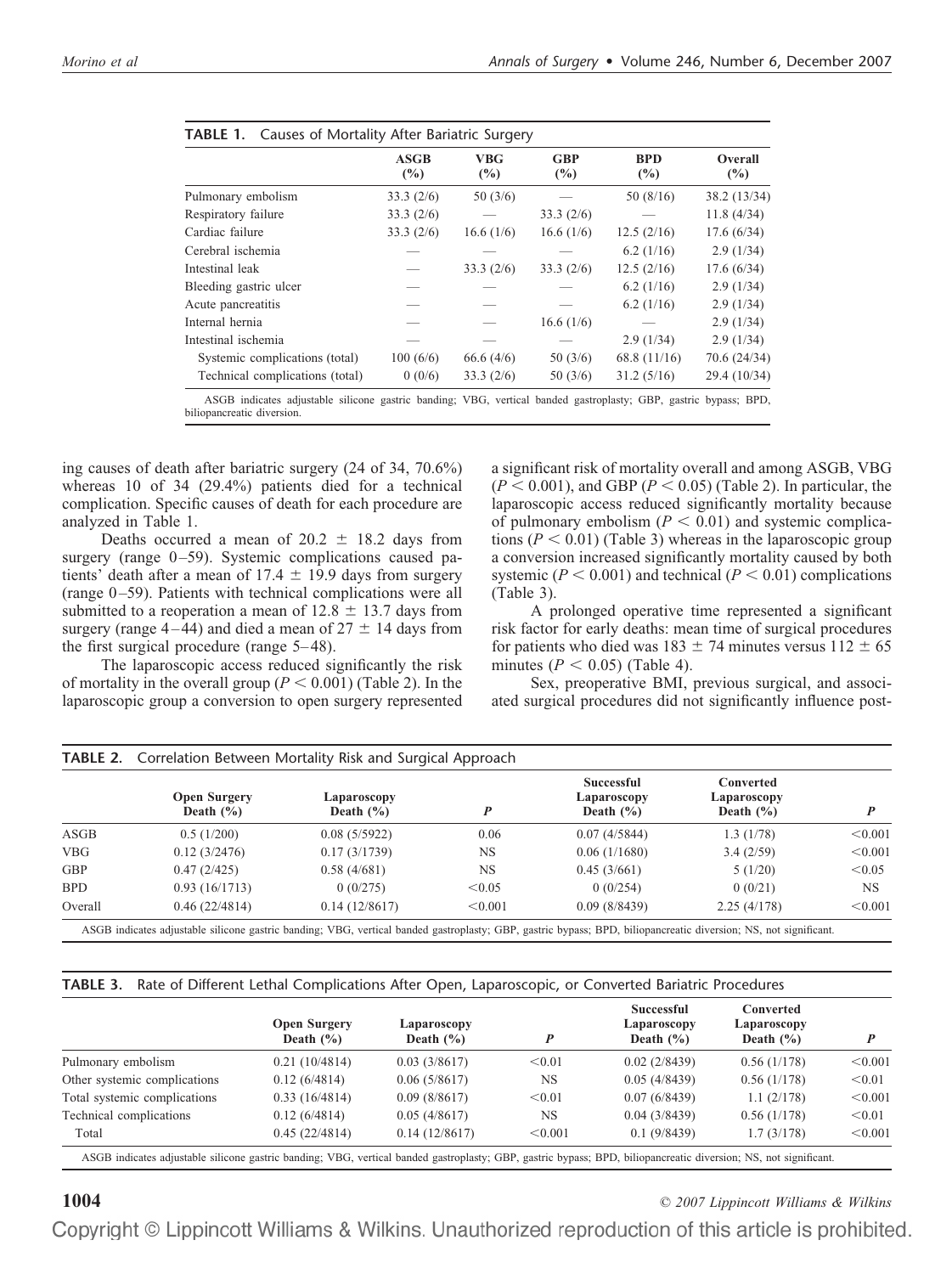|                                                      | <b>ASGB</b> |                                       |             | <b>VBG</b>    | <b>GBP</b>   |             | <b>BPD</b>                |              | Overall      |               |
|------------------------------------------------------|-------------|---------------------------------------|-------------|---------------|--------------|-------------|---------------------------|--------------|--------------|---------------|
|                                                      |             | D                                     |             | D             | A            | Ð           | A                         | Ð            | A            | D             |
| Age (yr, mean $\pm$ SD)                              | $39 \pm 11$ | $49 \pm 8^*$                          | $39 \pm 11$ | $38 \pm 11$   | $41 \pm 12$  | $45 \pm 11$ | $39 \pm 11$               | $43 \pm 11$  | $39 \pm 11$  | $43 \pm 10$   |
| Female $(\% )$                                       | 81.1        | 66.6                                  | 81.3        | 66.6          | 75.6         | 66.6        | 69.2                      | 75           | 79           | 70.6          |
| Preoperative BMI (mean $\pm$ SD)(kg/m <sup>2</sup> ) | $43 \pm 6$  | $45 \pm 7$                            | $44 \pm 6$  | $41 \pm 5$    | $48 \pm 6$   | $49 \pm 7$  | $49 \pm 8$                | $52 \pm 9$   | $44 \pm 7$   | $48 \pm 8$    |
| Previous abdominal surgery $(\%)$                    | 35.6        | 16.6                                  | 54.6        | 33.3          | 53.8         | 16.6        | 49.3                      | 50           | 48           | 41.2          |
| Associated surgical procedures $(\% )$               | 9.7         | $\left($                              | 16.3        | 33.3          | 22.6         | 33.3        | 29.4                      | 12.5         | 15.8         | 17.6          |
| Operative time (mean $\pm$ SD) (min)                 |             | $83 \pm 47$ 155 $\pm$ 132 96 $\pm$ 41 |             | $177 \pm 80*$ | $191 \pm 51$ |             | $187 \pm 12$ 196 $\pm$ 60 | $194 \pm 59$ | $112 \pm 65$ | $183 \pm 74*$ |

 $*P < 0.05$ 

ASGB indicates adjustable silicone gastric banding; VBG, vertical banded gastroplasty; GBP, gastric bypass; BPD, biliopancreatic diversion; A, alive; D, dead; SD, standard deviation.

| TABLE 5. Correlation Between Mortality and Preoperative Comorbidities |  |
|-----------------------------------------------------------------------|--|
|-----------------------------------------------------------------------|--|

|            | <b>Mortality Rate</b>        |                                 |                          |                             |                              |                                 |  |  |
|------------|------------------------------|---------------------------------|--------------------------|-----------------------------|------------------------------|---------------------------------|--|--|
|            | With<br>Hypertension $(\% )$ | Without<br>Hypertension $(\% )$ | With<br>Diabetes $(\% )$ | Without<br>Diabetes $(\% )$ | With<br>Hyperlipemia $(\% )$ | Without<br>Hyperlipemia $(\% )$ |  |  |
| ASGB       | 0.7(5/702)                   | $0.06*(1/1621)$                 | 0.9(3/320)               | $0.2^{\dagger}$ (3/1831)    | 0.4(2/518)                   | 0.2(4/1695)                     |  |  |
| <b>VBG</b> | 0.1(1/1014)                  | 0.2(5/2392)                     | 0(0/408)                 | 0.2(6/2981)                 | 0(0/564)                     | 0.2(6/2808)                     |  |  |
| <b>GBP</b> | 2(5/255)                     | $0.3^{\dagger}$ (1/383)         | 0.9(1/110)               | 1(5/525)                    | 0.7(1/138)                   | 1(5/489)                        |  |  |
| <b>BPD</b> | 1.4 (7/501)                  | 1.1(9/813)                      | 2.3(5/221)               | 1(11/1103)                  | 1.3(5/373)                   | 1.2 (11/929)                    |  |  |
| Overall    | 0.7(18/2472)                 | $0.3*(16/5209)$                 | 0.8(9/1059)              | $0.4^{\dagger}$ (25/6440)   | 0.5(8/1593)                  | 0.4(26/5921)                    |  |  |

 $*P < 0.01$ .  $^{\dagger}P < 0.05$ .

ASGB indicates adjustable silicone gastric banding; VBG, vertical banded gastroplasty; GBP, gastric bypass; BPD, biliopancreatic diversion.

operative mortality neither overall nor among single procedures (Table 4). Concerning age there was a significant difference only among patients submitted to ASGB (*P* 0.05) (Table 4).

Concerning preoperative comorbidities, hypertension  $(P < 0.01)$  and diabetes mellitus  $(P < 0.05)$  but not hyperlipemia did significantly influence the risk of mortality (Table 5).

The risk of mortality did significantly correlate with bariatric case load per center: mortality rate in high volume hospitals was 0.19% versus 0.51% in low volume hospitals  $(P < 0.01)$  (Table 6). Stepwise logistic regression has selected only the pulmonary embolism as statistically significant. The multivariate analysis confirmed this variable as an independent predictor of mortality patients risk (odds ratio 149.2;  $z$  10.6;  $P < 0.001$ ).

### **DISCUSSION**

The analysis of the SICOB Registry identifies an overall mortality risk for bariatric surgery of 0.25% and 5 different factors influencing mortality risk: type of procedure, surgical access (laparoscopic or open), operative time, preoperative comorbidities, and hospital bariatric case volume.

The type of surgical procedure was significantly correlated with the risk of mortality: mortality rates were 0.1% for ASGB, 0.15% for VBG, 0.5% for GBP, and 0.8% for BPD. It is interesting to note that mortality of GBP, the most commonly performed procedure worldwide, in the present study corresponds to the 0.5% 30 days mortality rate reported by Buchwald in a review and meta-analysis of GBP.<sup>7</sup> Complex surgical procedures including intestinal sutures and anastomosis have an increased risk of mortality both from technical and systemic complications. Until now, no studies have compared large series of different bariatric procedures in terms of mortality rates. Recent publications from large administrative dataset have reported contrasting data on early deaths after bariatric surgery. Using the Nationwide Inpatient Sample database, Santry et al<sup>19</sup> reported a  $0.2\%$  in-hospital mortality; this mortality rate contrasts with the 1.9% mortality at 30 days for Washington State reported by Flum et  $al<sup>5</sup>$ The remarkably low mortality rate from the Nationwide Inpatient Sample study presumably underestimates total postoperative mortality, as this database detects only deaths that occurred during the hospitalization in which the procedure was performed. Nevertheless, these 2 US studies were cen-

|          | <b>TABLE 6.</b> Influence of Case Load Per Center on Mortality |
|----------|----------------------------------------------------------------|
| Rate (%) |                                                                |

| <b>No. Cases</b><br><b>Enrolled</b> | $< 100$ Cases | $>100$ Cases   | P         |
|-------------------------------------|---------------|----------------|-----------|
| ASGB                                | 0.19(2/1056)  | 0.08(4/5066)   | <b>NS</b> |
| <b>VBG</b>                          | 0.58(2/345)   | 0.1(4/3870)    | < 0.05    |
| <b>GBP</b>                          | 0.89(2/225)   | 0.45(4/881)    | <b>NS</b> |
| <b>BPD</b>                          | 0.83(6/724)   | 0.79(10/1264)  | <b>NS</b> |
| Overall                             | 0.51(12/2350) | 0.19(22/11081) | < 0.01    |

ASGB indicates adjustable silicone gastric banding; VBG, vertical banded gastroplasty; GBP, gastric bypass; BPD, biliopancreatic diversion; NS, not significant.

# *© 2007 Lippincott Williams & Wilkins* **1005**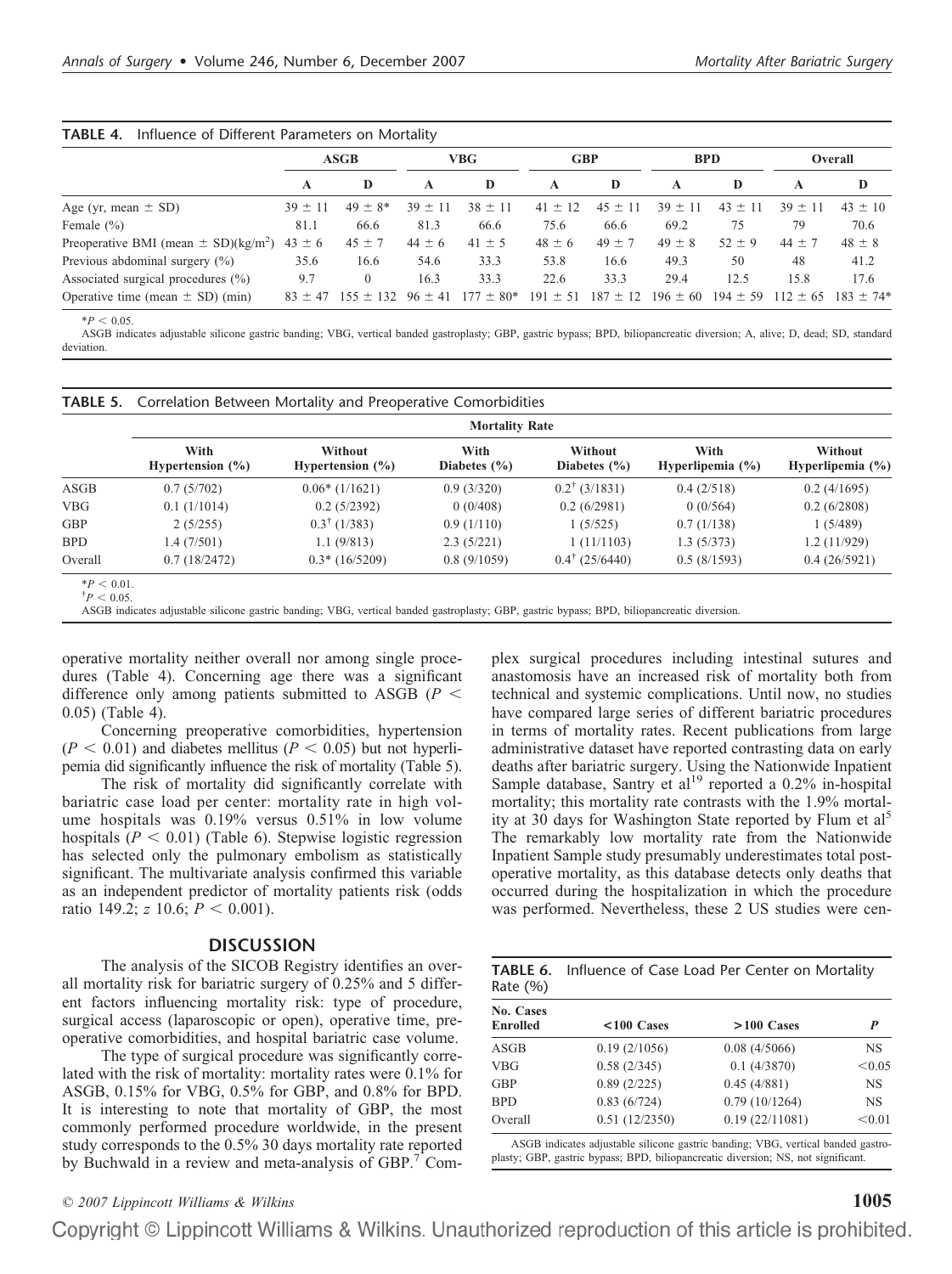tered on GBP, a procedure that represents 88% of bariatric procedures in the United States<sup>19</sup> but only 8.2% in the present series. In Europe restrictive procedures (particularly ASGB) were extremely popular in the last decade and, in the SICOB Registry, represented 74% of all procedures performed in the study period. The recent introduction and diffusion of laparoscopic ASGB in the United States is at present slowly modifying surgical attitude of US bariatric surgeons and the significant difference in mortality risks between laparoscopic ASGB and laparoscopic GBP (0.1% vs. 0.5%) is a point to be taken into account.

Systemic complications, pulmonary and cardiovascular above all, represent 70% of mortality causes, ranging from 100% for ASGB to 50% for GBP (Table 1). Although all patients included in the Registry underwent perioperative prophylaxis of thromboembolic complications, including low molecular weight heparin and graduate elastic compression stockings, pulmonary embolism represented the commonest single cause of death (38%). Technical complications causing death were essentially related to the presence of intestinal sutures or anastomosis varying from 0% in ASGB to 33% and 37% in VBG and BPD and to 50% in GBP. Among technical complications, intestinal leaks were the most common; accordingly, leaks have been reported as the first cause of death in many GBP series. $6,20$ 

Different randomized controlled trials have shown that the laparoscopic approach was advantageous for  $ASGB$ ,<sup>8</sup> VBG,  $^{9,21}$  and GBP<sup>11,12,22,23</sup> but because of the limited number of patients they all failed to show a reduced mortality rate in laparoscopic patients. The present study shows that the laparoscopic access significantly reduces the mortality risk in bariatric surgery, mainly by reducing systemic complications such as cardiac and respiratory failure and pulmonary embolism.

On the other side, among patients submitted to laparoscopic bariatric surgery conversion represents a significant risk of early deaths  $(2.25\% \text{ vs. } 0.09\%; P \leq 0.001)$ , increasing the rate of all types of systemic and technical complications (Table 3). This figure corresponds to data reported in other applications of laparoscopic surgery such as colorectal<sup>24</sup> and hepatobiliary.<sup>25</sup>

The role of comorbidities in increasing mortality risk after GBP has been shown by Jamal et  $al^{26}$  and Weller et  $al^{27}$ among others. Our data clearly show that preoperative hypertension and diabetes are significant risk factors for mortality after all bariatric procedures.

It is well known in abdominal surgery that systemic complications and particularly pulmonary embolism are more frequent after prolonged surgical procedure. The present study identifies prolonged operative time as a further risk factor for bariatric surgery. Therefore, a complex laparotomic operation involving digestive suture and anastomosis with a prolonged operative time presented a high risk for pulmonary embolism, the first cause of death in the present series.

The volume-outcome relationship has been well established in several complex abdominal operations; however, few studies have examined this relationship in patients undergoing bariatric surgery.5,6,28 In a recent study Nguyen et  $al<sup>29</sup>$  demonstrated that bariatric surgery performed at hospi-

tals with more than 100 cases annually is associated with a lower morbidity and mortality  $(0.3\% \text{ vs. } 1.2\%, P < 0.01)$ ; this volume-outcome relationship was even more pronounced for a subset of patients older than 55 years, for whom in-hospital mortality was 3-fold higher at low-volume compared with high-volume hospitals. The study by Nguyen et al referred uniquely to GBP; the present series, including 74% of restrictive procedures (ASGB and VBG), confirms that case volume load significantly affects mortality rates after bariatric surgery. Specifically, hospitals that performed 1 to 100 procedures during the study period had a mortality rate of  $0.51\%$  whereas those who performed  $>100$  procedures had a mortality rate of 0.19% ( $P < 0.01$ ).

In conclusion, this national study confirms that mortality after bariatric surgery is a rare event. Nevertheless, different risk factors, such as, type of procedures, open surgery, prolonged operative time, presence of comorbidities, and low volume hospitals could be identified.

Bariatric surgery is a potentially life-saving procedure in selected patients and in the hands of a qualified surgeon. A correct evaluation of the identified risk factors for early mortality may help to optimize outcomes in these elective procedures.

## **REGISTRY CONTRIBUTORS**

M. Morino, University Hospital Turin, Turin; U. Parini, Regional Hospital, Aosta; S.B. Doldi, S. Ambrogio Hospital, Milan; M. Paganelli, S. Raffaele Hospital, Milan; E. Lattuada, University Hospital Milan, Milan; G. Nanni, S. Andrea Hospital, Vercelli; M. Bertoncini, Fornaroli Hospital, Magenta; C. Vassallo, Morelli Hospital, Pavia; A. Della Valle, City Hospital, Stradella; E. Baldini, G. da Saliceto Hospital, Piacenza; R. Sacco, Humanitas Gavazzeni Hospital, Bergamo; B. Salerni, University Hospital Brescia, Brescia; A. Gardinazzi, S. Orsola FBF Hospital, Brescia; S. Campo, Città di Brescia Hospital, Brescia; M. Boscarino, S. Rocco Hospital, Ome; T. Bruni, Montecchi Hospital, Suzzara; F. Favretti, S. Bortolo Hospital, Vicenza; E. Baggio, University Hospital Verona, Verona; G. Bottani, City Hospital, Mortara; P. Pizzi, Policlinico di Monza Hospital, Monza; A. Adorni, City Hospital, Borgotaro; B. Marzano, S. Maria degli Angeli Hospital, Pordenone; V. Bachi, University Hospital Genoa, Genoa; N. Scopinaro, University Hospital Genoa, Genoa; M. De Paoli, Galliera Hospital, Genoa; F. Falchero, City Hospital, Albenga; E. Amenta, University Hospital Bologna, Bologna; F.D. Capizzi, Maggiore Hospital, Bologna; E. Della Valle, S. Maria Nuova Hospital, Reggio Emilia; G. Melotti, City Hospital, Modena; G. Turicchia, S. Maria delle Croci Hospital, Ravenna; F. Furbetta, Leonardo Hospital, Vinci; M. Anselmino, S. Chiara Hospital, Pisa; M. Lucchese, City Hospital, Florence; P. Palandri, City Hospital, Pistoia; L. Di Cosmo, Le Scotte Hospital, Siena; G. Noya, University Hospital Perugia, Perugia; G. Gaggiotti, INRCA Hospital, Ancona; M. Boni, S. Giovanni Battista Hospital, Foligno; F. Campanile, Andosilla Hospital, Civita Castellana; N. Basso, Umberto I University Hospital Rome, Rome; R. Tacchino, Catholic University Rome, Rome; M. Badiali, S. Andrea Hospital, Rome; I. Bertoldi, S. Pertini Hospital, Rome; G. Lesti, City Hospital, Chieti; F. Forestieri, Federico II University Hos-

### **1006** *© 2007 Lippincott Williams & Wilkins*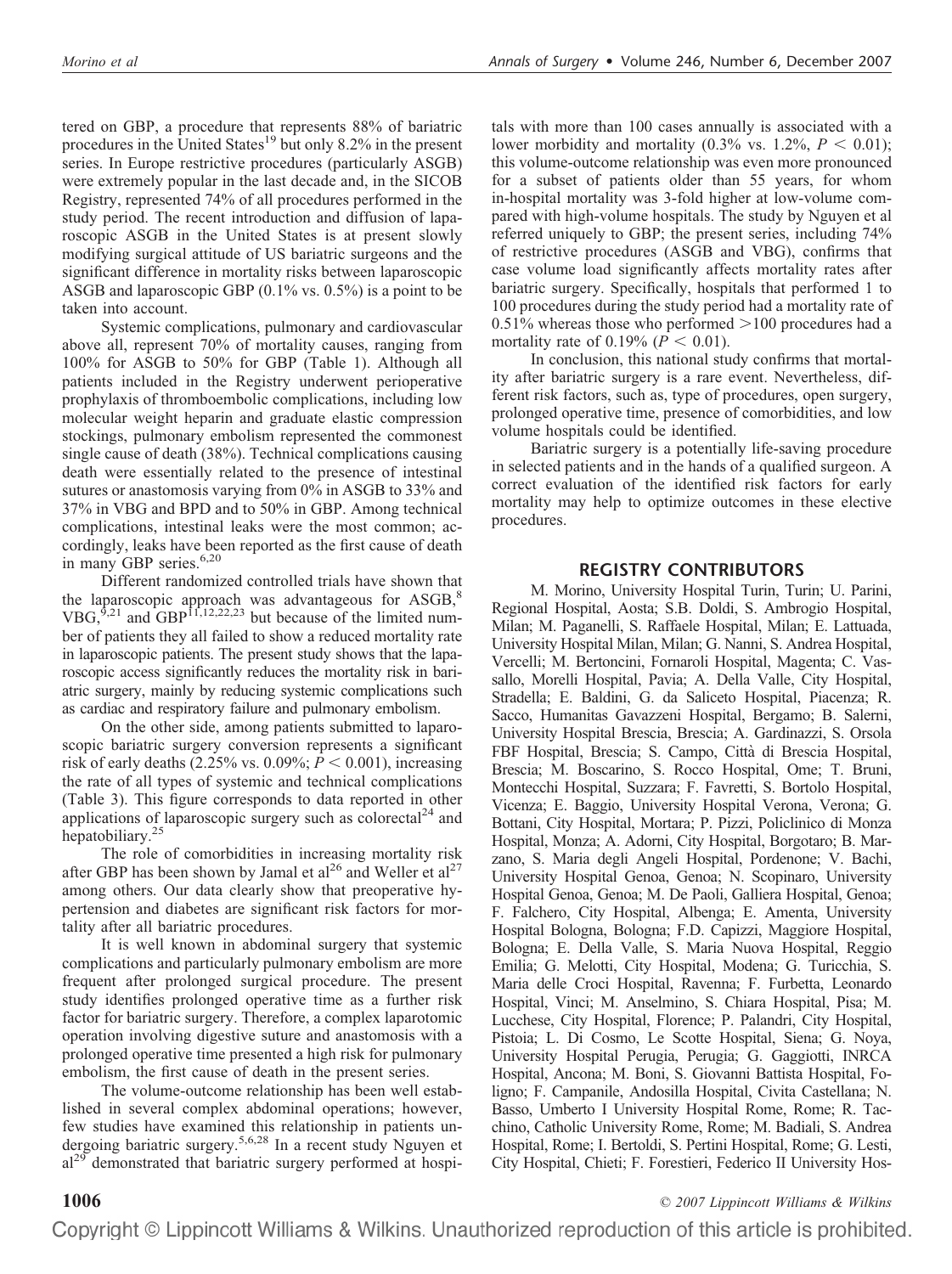pital Naples, Naples; L. Angrisani, S. Giovanni Bosco Hospital, Naples; M. Porcini, Pellegrini Hospital, Naples; C. Giardiello, S. Maria della Pieta` Hospital, Casoria; F. Puglisi, University Hospital Bari, Bari; A. Cascardo, Tricarico Hospital, Belvedere Marittimo; M. Alkilani, Villa Aurora Hospital, Reggio Calabria; G. Pantuso, University Hospital Palermo, Palermo; L. Piazza, S. Marta and S. Venera Hospital, Acireale; R. Moroni, Marino Hospital, Cagliari.

### **ACKNOWLEDGMENTS**

*The authors thank Riccardo Ragona, MD, Department of Radiotherapy, University of Turin, Italy, for his help with the statistical evaluation of data.*

#### **REFERENCES**

- 1. Livingston EH. Obesity and its surgical management. *Am J Surg*. 2002;184:103–113.
- 2. Sjostrom L, Lindroos AK, Peltonen M, et al. Lifestyle, diabetes, and cardiovascular risk factors 10 years after bariatric surgery. *N Engl J Med*. 2004;351:2683–2693.
- 3. Christou NV, Sampalis JS, Liberman M, et al. Surgery decreases long-term mortality, morbidity, and health care use in morbidly obese patients. *Ann Surg*. 2004;240:416 – 423.
- 4. Encinosa WE, Bernard DM, Steiner CA, et al. Use and costs of bariatric surgery and prescription weight-loss medications. *Health Aff (Millwood)*. 2005;24:1039 –1046.
- 5. Flum DR, Dellinger EP. Impact of gastric bypass operation on survival: a population-based analysis. *J Am Coll Surg*. 2004;199:543–551.
- 6. Fernandez AZ Jr, Demaria EJ, Tichansky DS, et al. Multivariate analysis of risk factors for death following gastric bypass for treatment of morbid obesity. *Ann Surg*. 2004;239:698 –702.
- 7. Buchwald H, Avidor Y, Braunwald E, et al. Bariatric surgery: a systematic review and meta-analysis. *JAMA*. 2004;292:1724 –1737.
- 8. De Wit LT, Mathus-Vliegen L, Hey C, et al. Open versus laparoscopic adjustable silicone gastric banding: a prospective randomized trial for treatment of morbid obesity. *Ann Surg*. 1999;230:800 – 807.
- 9. Azagra JS, Goergen M, Ansay J, et al. Laparoscopic gastric reduction surgery. Preliminary results of a randomized, prospective trial of laparoscopic vs open vertical banded gastroplasty. *Surg Endosc*. 1999;13: 555–558.
- 10. Morino M, Toppino M, Bonnet G, et al. Laparoscopic adjustable silicone gastric banding versus vertical banded gastroplasty in morbidly obese patients: a prospective randomized controlled clinical trial. *Ann Surg*. 2003;238:835– 842.
- 11. Nguyen NT, Goldman C, Rosenquist CJ, et al. Laparoscopic versus open gastric bypass: a randomized study of outcomes, quality of life, and costs. *Am Surg*. 2001;234:279 –291.
- 12. Sundblom M, Gustavsson S. Randomized clinical trial of hand-assisted laparoscopic versus open Roux-en-Y gastric bypass for the treatment of morbid obesity. *Br J Surg*. 2004;91:418 – 423.
- 13. National Institutes of Health. Gastrointestinal surgery for severe obesity: National Institutes of Health consensus development conference statement. *Am J Clin Nutr.* 1992;55(suppl):615– 619.
- 14. Byrne TK. Complications of surgery for obesity. *Surg Clin North Am*. 2001;81:1181–1193.
- 15. Hess DS, Hess DW. Biliopancreatic diversion with a duodenal switch. *Obes Surg*. 1998;8:267–282.
- 16. Podnos YD, Jimenez JC, Wilson SE, et al. Complications after laparoscopic gastric bypass: a review of 3464 cases. *Arch Surg*. 2003;138: 957–961.
- 17. Schauer PR, Ikramuddin S, Gourash WC, et al. Outcomes after laparoscopic Roux-en-Y gastric bypass for morbid obesity. *Ann Surg*. 2000; 232:515–529.
- 18. Livingston EH, Liu CY, Glantz G, et al. Characteristics of bariatric surgery in an integrated VA Health Care System: follow-up and outcomes. *J Surg Res*. 2003;109:138 –143.
- 19. Santry HP, Gillen DL, Lauderdale DS. Trends in bariatric surgical procedures. *JAMA*. 2005;294:1909 –1917.
- 20. Goldfeder LB, Ren CJ, Gill JR. Fatal complications of bariatric surgery. *Obes Surg*. 2006;16:1050 –1056.
- 21. Davila-Cervantes A, Borunda D, Dominguez-Cherit G, et al. Open versus laparoscopic vertical banded gastroplasty: a randomized controlled double blind trial. *Obes Surg*. 2002;12:812– 818.
- 22. Westling A, Gustavsson S. Laparoscopic vs open Roux-en-Y gastric bypass: a prospective, randomized trial. *Obes Surg*. 2001;11:284 –292.
- 23. Lujan JA, Frutos MD, Hernandez Q, et al. Laparoscopic versus open gastric bypass in the treatment of morbid obesity: a randomized prospective study. *Ann Surg*. 2004;239:433– 437.
- 24. Veldkamp R, Gholghesaei M, Bonjer HJ, et al. Laparoscopic resection of colon cancer: consensus of the European Association of Endoscopic Surgery (EAES). *Surg Endosc*. 2004;18:1163–1185.
- 25. Vibert E, Perniceni T, Levard H, et al. Laparoscopic liver resection. *Br J Surg*. 2006;93:67–72.
- 26. Jamal MK, DeMaria EJ, Johnson JM, et al. Impact of major comorbidities on mortality and complications after gastric bypass. *Surg Obes Relat Dis*. 2005;1:511–516.
- 27. Weller WE, Rosati C, Hannan EL. Predictors of in-hospital postoperative complications among adults undergoing bariatric procedures in New York state, 2003. *Obes Surg*. 2006;16:702–708.
- 28. Courcoulas A, Schuchert M, Gatti G, et al. The relationship of surgeon and hospital volume to outcome after gastric bypass surgery in Pennsylvania: a 3-year summary. *Surgery*. 2003;134:613– 621.
- 29. Nguyen NT, Paya M, Stevens CM, et al. The relationship between hospital volume and outcome in bariatric surgery at academic medical centers. *Ann Surg*. 2004;240:586 –593.

# **Discussions**

PROFESSOR R. MARGREITER: Dr Morino and his colleagues should be congratulated, not only for having established what I think is the largest database in bariatric surgery, but also for this careful analysis. The overall mortality is very low. It has to be mentioned, however, that the majority of their procedures were of a restrictive nature. Seventy percent of their deaths were due to systemic complications and about 40% of them were due to pulmonary embolism. According to your manuscript, all patients were given low molecular weight heparin prophylactically. My question is what dosage was used and for how long was it given in these patients, since it has been reported that this complication may occur even late after surgery and that anticoagulation should therefore be given for at least 4 weeks?

Heart failure accounted for about 17% of deaths. Since laparoscopy may impair cardiac function, I would ask whether those 6 cardiac deaths occurred in the open or in the laparoscopic group and did these deaths occur early or later (ie, more than one week or so after surgery?)

There were a few leaks, 6 altogether. How were these leaks managed, by stenting or did you redo the anastomosis? And could you maybe tell us what the leakage rate was in this last series?

You say that volume had an impact on mortality. The handling of these morbidly obese patients is certainly always the same. The various procedures, however, differ in their surgical complexity and it could well be that a single center performed 500 gastric bandings without mortality but the only gastric bypass patient died.

# *© 2007 Lippincott Williams & Wilkins* **1007**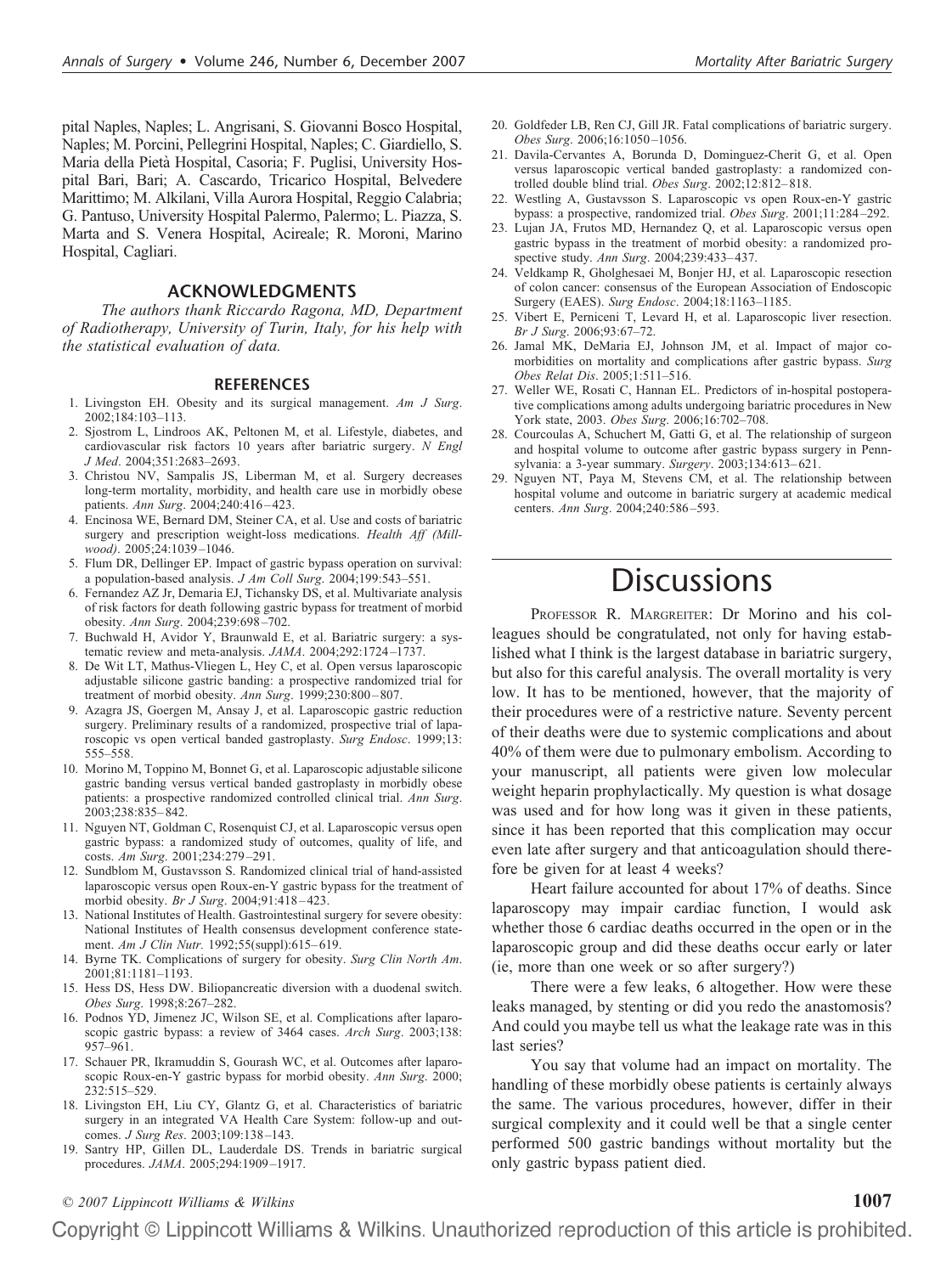Finally, have you done any multivariate analyses and what was the outcome?

PROFESSOR M. MORINO: Concerning DVT prophylaxis: I cannot give the protocol of every center but most used a standard protocol: 0.4 unit to 0.8 unit of low molecular heparin will be given from the day before surgery up to 20 –28 days after surgery. Furthermore, most of groups used compressive stockings. Laparoscopy allowed early mobilization, a goal that is not easy to reach after open surgery in obese patients. I think that the data on pulmonary embolism are very interesting because, while in the majority of procedures laparoscopy did not reduce the rate of pulmonary embolism, in the present series of bariatric surgery pulmonary emboli were significantly reduced after laparoscopy compared with laparotomy. Concerning the heart problem, unfortunately I cannot give you data for each patient but certainly, in every center, the patients are evaluated preoperatively and severe heart problems are a contraindication to laparoscopy in every center. Nevertheless, you must balance the advantages of laparoscopy for an obese patient, with the disadvantages of the risk of left sided cardiac problems. This evaluation is done on a single basis per patient together with the anesthesiologist.

Concerning leaks and their management, in the present series we reported only 6 leaks because 6 leaks led to death. But, as you know, the leaks are in the range of 2% and therefore this should be approximately the overall leakage rate in the SICOB Registry. The main problem is that, in obese patients, a leak has a large variety of clinical impacts. It can be difficult to diagnose a leak in an obese patient. Sometimes they do not have any clinical problem, they seem perfect but they have a leak. In the present series this problem is probably enhanced by the fact that these patients were operated upon a mean of 12 days following surgery. One patient for instance was operated on 44 days after surgery, so, certainly, this patient was treated conservatively in the first instance with a percutaneous drainage and then, because of the persistence of the leak, had to be operated on. It changes very much from one case to another but, certainly, you have to be very, very careful in following these patients. Another point is that with laparoscopy, everybody obtains very early gastro-esophageal x-rays, and sometimes they may be done too early. In the first day you may not see a leak that appears 2 or 3 days later, when the patient is already eating.

As for the volume caseload: your question is correct. The volume caseload is significant for each procedure, even in the bandings, which represent a simple procedure, there are more deaths in the group who with fewer banding.

Concerning the multivariate analysis, the only significant independent risk factor for mortality was pulmonary embolism.

PROFESSOR A. SITGES-SERRA: I have a couple of questions. Do you provide some checking for the honesty and completeness of data? Do you visit the participant centers? How sure are you that everybody reports the deaths? In your country as well as mine, in south Europe, there is much pressure in the media on that and people tend to hide these complications.

Also, are these so-called learning curves included in that study? At what level of expertise do these centers start to include patients because that could also be a bias?

If we eliminate gastric banding, almost all the figures double and then you have increasing mortality figures because gastric banding accounts for almost half of the patients you recruited in the study.

And finally, your paper is a good example of statistical versus clinical significance. The massive series is so huge that even 0.2% or 0.1% differences are significant. However, the relevance of clinical significance versus statistical significance could be a matter of debate.

PROFESSOR M. MORINO: I will start from the last point. In my opinion, the clinical significance of a 0.1% or 0.2% difference in mortality after bariatric surgery is extremely important. Each death in this case means a legal process and means being on the media and on the news. This is a special group of patients.

Certainly checking would be ideal. We discussed this, but we have not gone into checking for the moment. SICOB is more or less a group of friends. We know each other very well. I hope that their data are correct. I must say that, once again, a patient who dies after bariatric procedure, at least in Italy, goes into the newspapers so it is very easy to check because they are in the press and television.

Concerning the learning curve, the main problem is that the Registry represents the results of an expert group of surgeons that covers presumably less than half of bariatric surgery in our country. It would be very interesting to compare our results with the standard results all over the country. Very often in congresses I have heard that gastric banding is abandoned but, in fact, more and more people are doing banding and lap band represents by and large the most common bariatric procedure worldwide. Furthermore, gastric banding is coming to the United States now because they received FDA approval only a few years ago. Even in the United States, the number of bandings is increasing. I think that the mortality data are important in this set. I think that banding will stay with us for a long time in the future.

PROFESSOR N. SENNINGER: I have 3 questions. One relates to Body Mass Index, which you did not mention at all. Is there a relation to Body Mass Index?

The second is, and I think everyone would agree, the 2 major procedures that will evolve are gastric bypass and gastric banding. We know that we see more problems in the early postoperative course after gastric bypass, but we see more problems after gastric banding in the long term. Were you able

# **1008** *© 2007 Lippincott Williams & Wilkins*